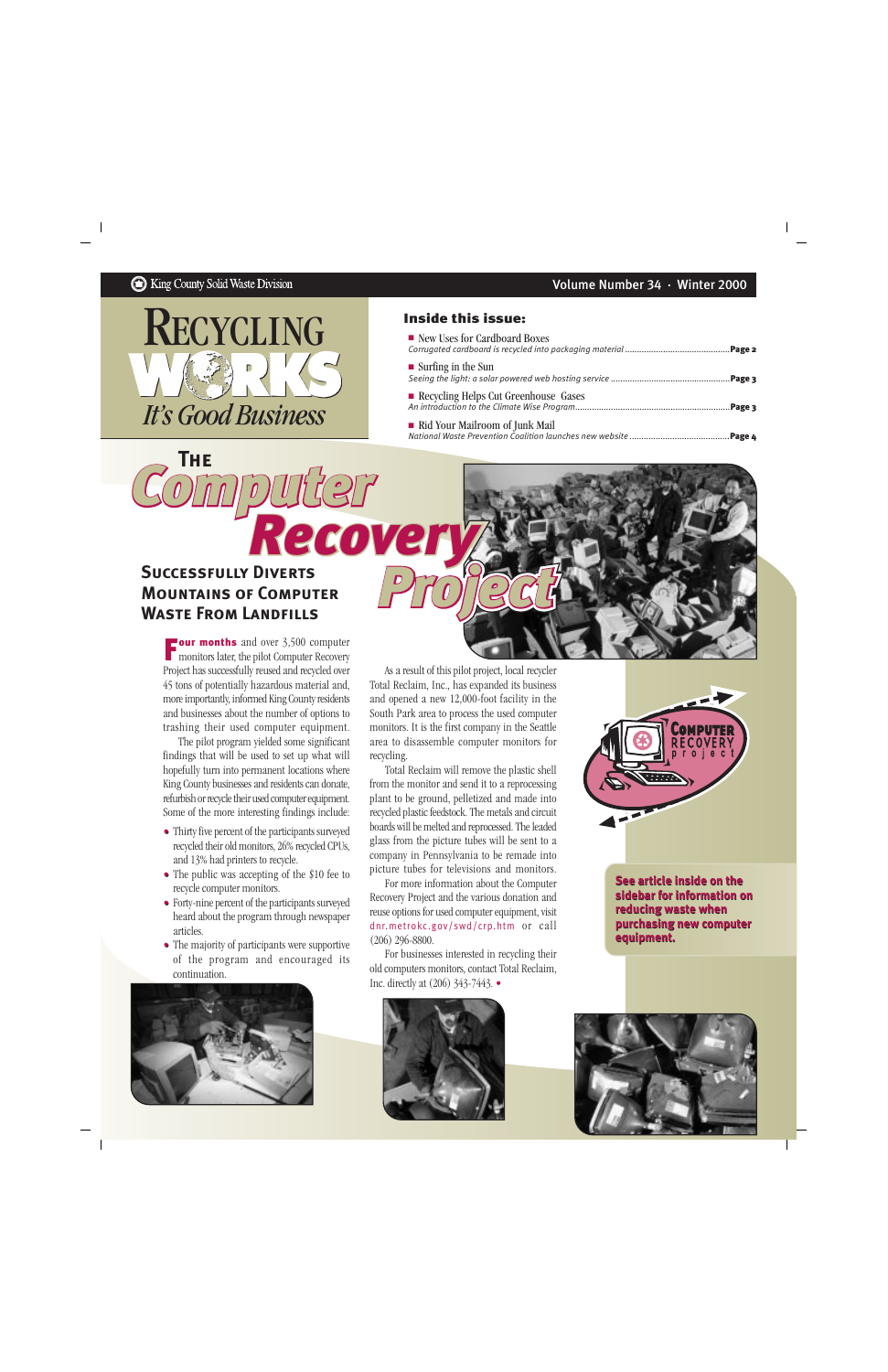## **Smart Purchasing Decisions Smart Purchasing Decisions Take a "Byte" Out of Waste Take a "Byte" Out of Waste**

The Guide to Environmentally Preferable Computer Purchasing

Although the King County Computer Recovery Project successfully recovered over 3,500 computer monitors and other valuable resources, you can also reduce waste when you purchase new computer equipment.

The Guide to Environmentally Preferable Computer Purchasing, published by Northwest Product Stewardship

nw

Council, is now available online and in print for anyone interested in buying a computer that has less impact on our environment.

The guide offers information on:

- • Product features on computers that can damage the environment,
- • Alternatives to seek for more environmental options,
- • Where to get details about products and contract terms,
- • Who's doing what among manufacturers, agencies and organizations to protect our environment.

Some things to consider when buying new equipment:

- • Leasing and take-back options can divert reusable and recyclable materials from our landfills and saves resources.
- • Online manuals and pre-installed software programs save paper and other resources.
- • Using remanufactured and refurbished equipment can be a less expensive and conserves resources.

For an online version of the guide, visit www.govlink.org/nwpsc/. For a printed version, contact Shirli Axelrod at (206) 684-7804 or via email at shirli.axelrod@ci.seattle.wa.us. For more information on the Northwest Product Stewardship Council, visit www.govlink.org/ nwpsc/. •

# UPDATE *Packaging Packaging*

## **Corrugated Cardboard Corrugated Cardboard Doubles as Packaging Material Doubles as Packaging Material**

*New Uses for Cardboard Boxes*

nstead of buying new packaging **nstead of buying** new packaging<br>material, make your own from the corrugated boxes you've got stacked out back! Companies that both collect large amounts of corrugated boxes and need packaging material can purchase the CORRU-SHREDDER® from W.R. Container Inc. of Albuquerque, New Mexico. The CORRU-SHREDDER allows you to make your

own 30 pound box of CORRU-FILL® packaging material in minutes.

The CORRU-FILL packaging material is made of four by one-eighth inch strands or cardboard. It can protect even the most irregular shaped objects by surrounding them in a constantly shifting lattice of air and shredded cardboard.

The CORRU-SHREDDER comes in two sizes. The smaller model, mounted on wheels, requires 110 volts to operate and generates about 1,400 pounds of CORRU-FILL in eight hours. The larger stationary

model requires 240 volts to operate and churns out nearly 2,000 pounds of CORRU-FILL in eight hours. W.R. Container Inc. will even purchase your surplus CORRU-FILL back for \$200 per ton.

Smaller businesses that need packaging materials can purchase CORRU-FILL directly from W.R. Container. W.R. Container Inc. sells a 30-pound box of CORRU-FILL for \$15 and will ship anywhere in the United States. Compared to the regular packing peanuts, CORRU-FILL is fully biodegradable and recyclable, anti-static and non-toxic. To prove the

product's superior cushioning ability, W.R. Container Inc. will mail you a raw egg in a box full of CORRU-FILL. For more information on W.R. Container's products and services, visit their website at www.wrcontainer.com or call (505) 246-9275.

For a list of local companies recycling packing peanuts and other materials, visit King County's Recycling and Reuse Database at www6.metrokc.gov/ dnr/swd/Recycle/Recycle.asp or call (206) 296-8800. •

Try it out: have a raw egg shipped to you in a sample box of CORRU-FILL®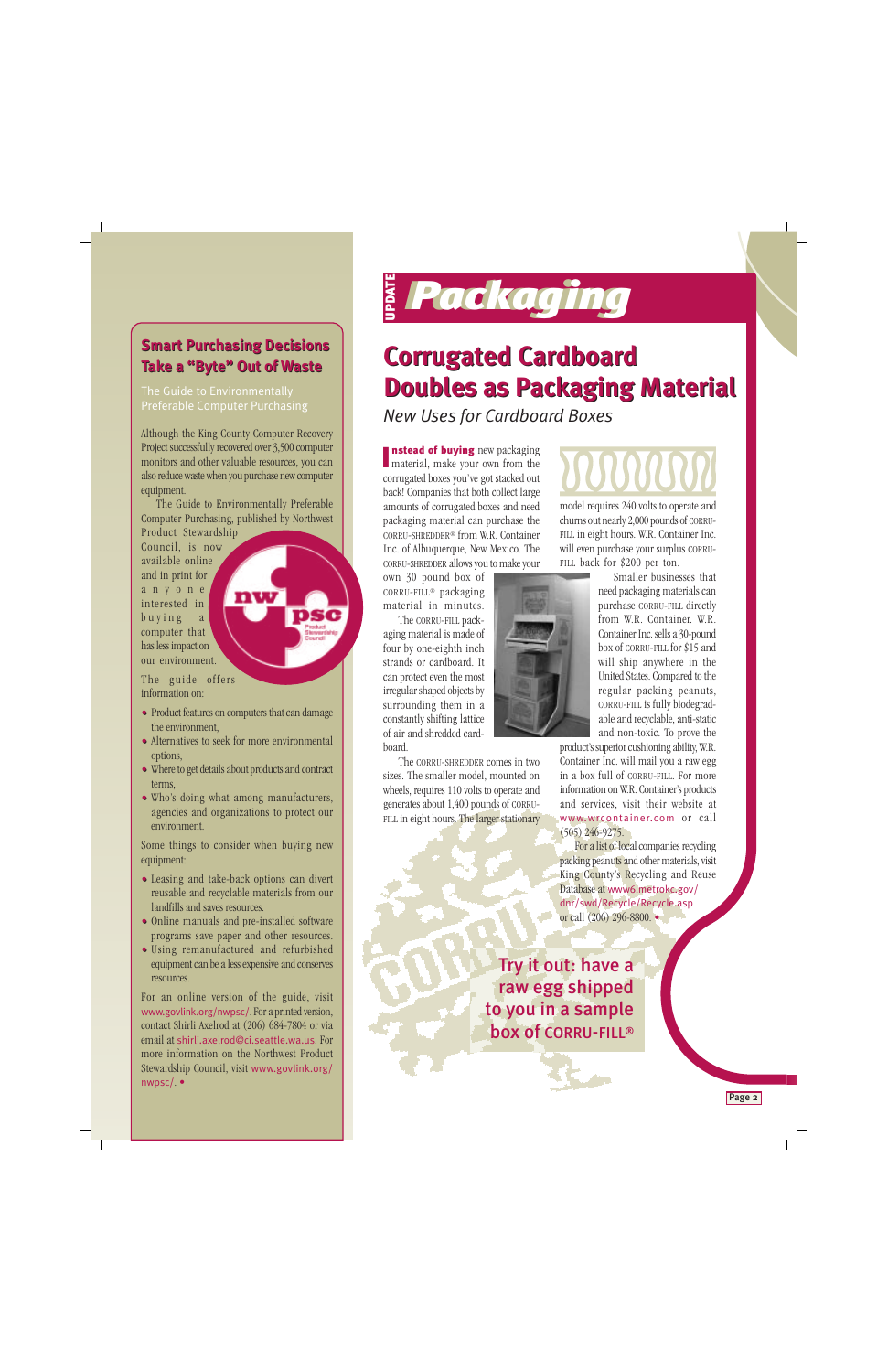# *Surfing in the Sun Surfing in the Sun Reducing Greenhouse Gases with Solar Web Hosting*

**he simple act** of using less electricity can help reduce greenhouse gases. Marc and Carole Overman, enthusiasts of renewable energy, saw the light one day after selling their Virginia-based software company in 1999. In March 2000, the Overmans combined their experience in the computer world with their interest in solar energy and started Solarhost.com, the world's first and only solar-powered web hosting service. T

Solarhost.com offers an array of web hosting services, including graphics and design assistance, e-commerce capabilities and domain registration—all powered entirely by non-polluting, photovoltaic (solar) cells, which

light to an endless source of electricity for Solarhost's web servers and facility. With over 360 solar cells generating an average of 4.8 kilowatts per hour, Solarhost stores its excess power in battery packs to keep things running during cloudy or rainy days and at night. A nearby backup energy source , guarantees Solarhost's premium customers less than one hour of down time per year.

Environmentally-minded national organizations as well as local small businesses just seeking good, reliable web hosting services are all flocking to Solarhost. In eight months, over 200 businesses are using Solarhost, including the Alliance to Save Energy, attorneys, and even a local horse breeder. "Nearly 40% of our customers are small business owners," said Marc Overman. "Sure, they want to be environmental, but the foremost reason why I

think businesses are using us is that we're

offering them great customer service and reliable web hosting capabilities." Doing it pollution-free, said Marc, is just an added bonus.

Visit www.Solarhost.com and enjoy some good, clean Internet surfing. Or call (800) 860- 1265 for more information regarding Solarhost's services or solar-powered web hosting and other renewable energy ideas. •



## **Recycling Helps Cut Greenhouse Gases**

*Introducing the Climate-Wise Program*

converts sun-

cientists and experts at the University Scientists and experts at the University<br>of Washington estimate that temperatures in the Pacific Northwest could increase 5.3 degrees Fahrenheit by the year 2050 due to global warming. Global warming is caused by burning fossil fuels that release carbon dioxide and other gases into our atmosphere.

An increase in global warming of this magnitude could cause all sorts of disturbances in our environment. The flow of the Columbia River could decrease by 20 to 30 percent—which is bad news for irrigation and for salmon. There could also be droughts in the summer due to a decrease in snow pack and increased rain and floods in the spring, fall and winter.



However, there are many things we can do now to reduce greenhouse gases. Recycling is one of them. By recycling and using recycled materials, we conserve natural resources and the energy it takes to extract those materials from the environment. Recycling one pound of corrugated cardboard or plastic reduces gas emissions by over 1.5 pounds. One pound of recycled newspaper reduces 1.3 pounds of emissions.

To make it even easier, commercial and industrial customers of all sizes can become Climate Wise partners and receive free assistance to reduce greenhouse gas emissions. Many strategies that reduce greenhouse gases can also result in savings on utility bills. The Climate Wise program is sponsored by the U.S. Environmental Protection Agency and administered by Seattle City Light. Seattle City Light is also partnering with other public and private programs such as energy, water, waste and transportation programs to offer an integrated system of emission reduction options. Benefits of Climate Wise include free technical assistance and site assessments, free

project and emission tracking software, utility incentives and positive public recognition.

For more information on the Climate Wise program or to become a partner, contact Jack Brautigam at (206) 864-3954 or via email at jack.brautigam@ci.seattle.wa.us. •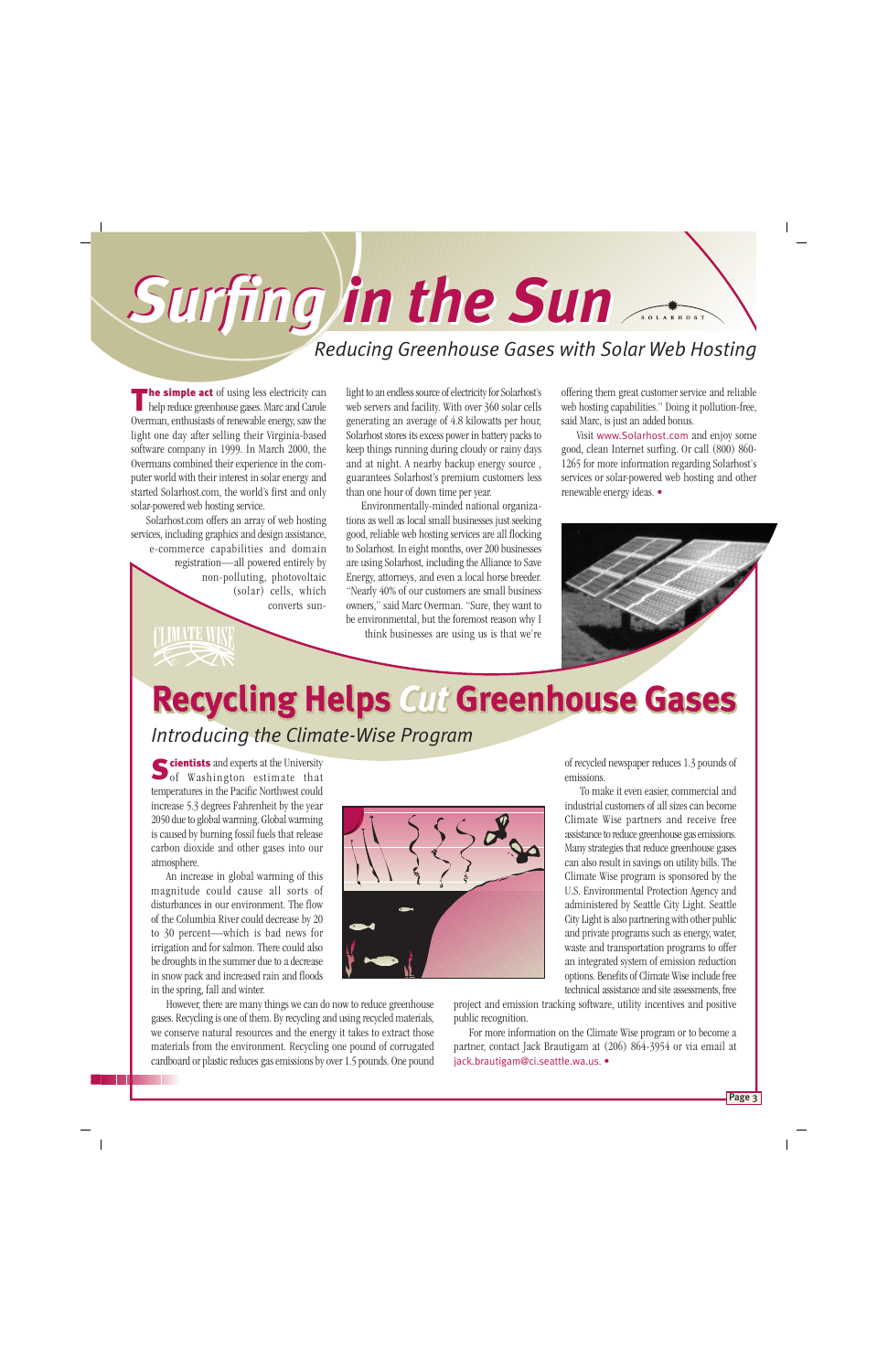# **Rid Your Mailroom<br>
MATIONAL WASTE PREVENTION<br>
WEBSITE FOR BUSINESSES**

## **NATIONAL WASTE PREVENTION Coalition Launches NewWebsite for Businesses**

**W** from the holiday season still lingering from the holiday season still lingering in your recycling bin, why not try to stem the wasteful flow by preventing junk mail from being mailed to you in the first place? According to the American Small Business Alliance, dealing with unwanted mail can pose a significant drain on the time and resources of any business. At one Seattle office mailroom, a six-week study showed that the mailroom staff spent 25 percent of its time sorting advertising mail.

Unfortunately, businesses can't use the same strategies that households use to reduce unwanted mail. For instance, the Direct Marketing Association's Mail Preference Service, which works for households, cannot be used for business addresses. In response, the National Waste Prevention Coalition (NWPC) recently launched a new website for businesses seeking ways to stem the flow of junk mail.

Log onto the NWPC's Reduce Business Junk Mail Website at www.metrokc.gov/ nwpc to access tips and direct links to start decreasing the amount of staff time and disposal fees your business is spending on dealing with unsolicited mail.

Some suggestions on how your business can prevent direct mailers from putting you or your business on their mailing list in the first place:

- • Place some standard language on purchase orders, such as, "In the interests of reducing waste, please do not share this name or address with other mailers, through mail list sales or trades."
- • Make it a standard practice for employees at your company to ask businesses who they deal with not to share their names. Keep the power to choose which vendors you WANT to hear from.

• • Ask your receptionist to screen callers who ask for your company's address, zip code, name of the senior buyer, etc. Some callers may have a good reason for seeking such information, but many just want to add your business to a mailing list. Tell them no thanks!

Some planning and forethought can also help keep your company from ending up on an unsolicited mailing list:

- • List only your company name and phone number in the telephone book.
- • Call senders of unsolicited mail and ask them to remove your name from their mailing list.
- • Pay by credit card instead of by check, since most checks list address.
- • Do not register software. Usually, the only benefit to the buyer is a few months, at most, of free technical support calls. And it is not a required part of the licensing agreement, as many believe. The same principle applies to warranty registration cards for products.
- • Subscribe electronically to newsletters, magazines, newspapers and so on. This is becoming more and more available.

The website even offers an electronic version (Adobe format) of a model postcard you can customize and print out to send to mailers to get off lists. If you've requested a specific mailer at least twice to take your business off their list, but they continue to send you unwanted mail, file a report by using the Business Junk Mail Complaint Bureau link. Problem mailers that receive several complaints will be contacted by NWPC.

Businesses that send direct mail can also read case studies on the website to learn how they can reduce the amount of unwanted mail they send—learning to decrease the budget wasted on printing and sending unwanted advertising—and the chance of being an annoyance. One software company in Portland, Oregon saved nearly \$14,000 every year after they deleted all the incorrect or outdated names from their mailing list. Moreover, the new targeted list also prevented over 3,000 pounds of wasted mail.

Visit the website at www.metrokc.gov/ nwpc for more information and suggestions on how to get a handle on junk mail. A little effort on your part now can save valuable company time and money while reducing waste in your recycling bins. For more information on the National Waste Prevention Coalition, contact Tom Watson at (206) 296-4481 or via email at tom.watson@metrokc.gov. •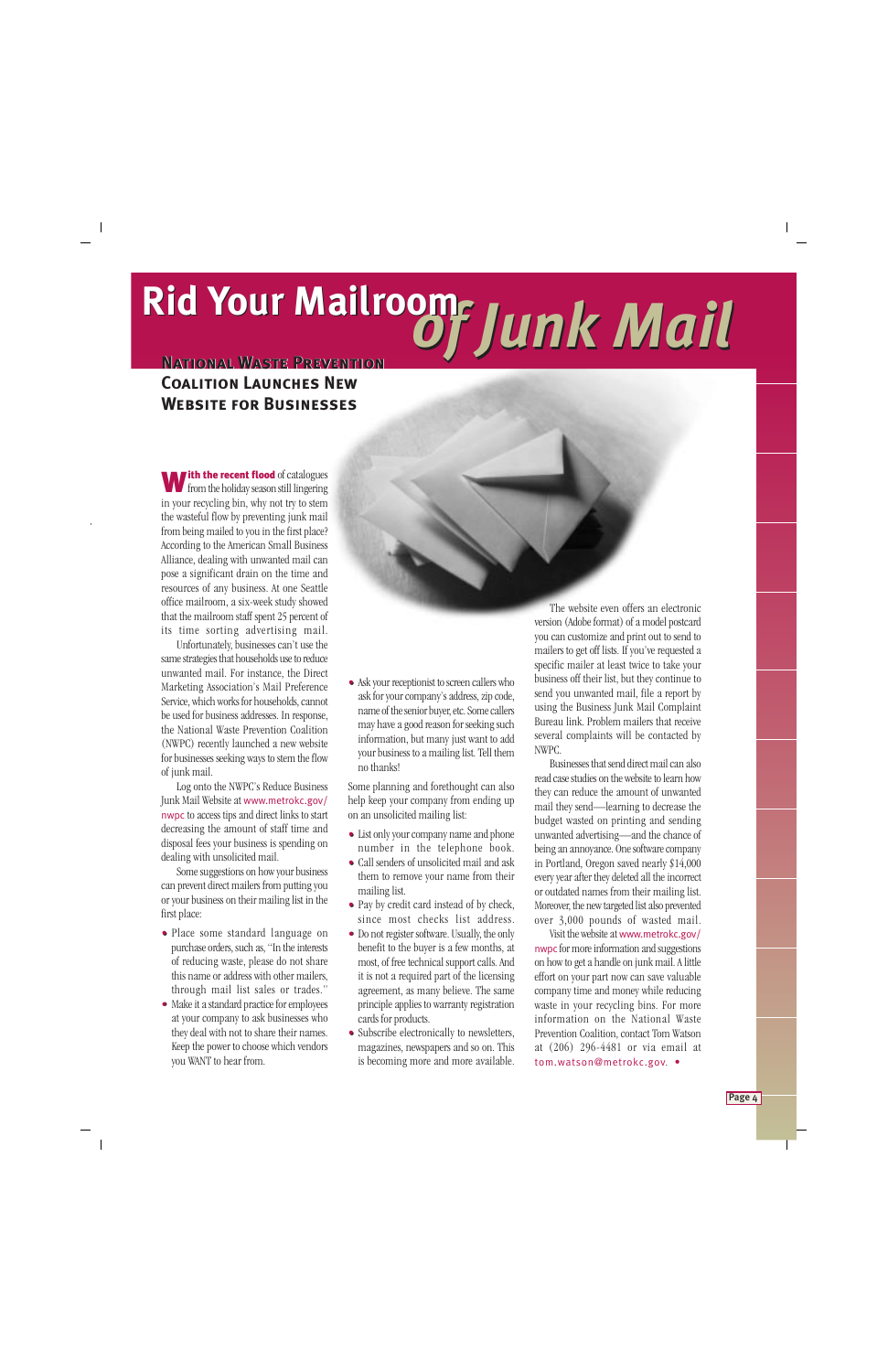

## In Action: Distinguished In Action: Distinguished Businesses in the Green Businesses in the Green

## David Vandervort Architects

*Green from the Ground Up*

Opening the door to sustainable building can be as simple as asking the right questions. And that's what David Vandervort Architects (DVA) does: DVA asks

clients planning new homes, mixed-use buildings, restaurants, and smaller-scale commercial structures about their "greenbuilding" wants and needs. Then DVA delivers, using a combination of sustainable designs, materials, and methods. These could include adaptable building design, recycled and low-impact building materials, grey water systems, and solar design.

DVA's Ballard-based staff keeps the commitment to waste and resource control in their day-to-day operations. They reuse office supplies, count on durable kitchenware instead of disposables, and participate in their building's recycling program. Staff stay well-trained in the latest low-impact techniques and materials for their clients, and spread the word about sustainable building at conferences and workshops. It all adds up to a wise building alternative for the Puget Sound area. For more information, call (206) 784-1614. • .

## Forest Concepts

*If You Build It, Fish Will Come*

Forest Concepts LLC, based in Federal Way, has a fresh hook on Mother Nature's shortage of large logs and woody debris needed for habitat

## *Forest Concepts, LLC*

enhancement and watershed restoration. The newly-invented ELWd® (pronounced "el-wood") structures are made with a patented method of forming small diameter logs and forest residuals into large organic ones. ELWd is a good alternative to the increasingly expensive and rare native large woody debris used for salmon restoration structures.

ELWd structures are sold as kits and are easily assembled on-site by small crews or volunteer groups. ELWd structures are made entirely of wood—with no bolts, nails, bands or other fasteners to negatively impact the environment. "ELWd structures get better with age," said Justin Maschhoff, biologist and technical specialist for Forest Concepts. Over time, "ELWd structures collect organic materials and sediment within crevices, allowing for seed germination and rapid plant establishment—and creating a happy breeding ground for local salmon.

Forest Concepts LLC purchases and uses recycled materials when possible, and encourages organizations and non-profits to consider recycled products as well. Salmon and other aquatic habitats can now look upstream to ELWd structures, and see a brighter, cleaner future. For more information on ELWd, contact Justin Maschhoff at (253) 838- 7229 or visit www.elwdsystems.com. •

## Silverbrook Limited

*The Doctor Offers Cure for Environmental Ailments*

If you wanted to restabilize river and stream banks, provide fish and wildlife habitat, and build volunteer and community involvement, who are you going to



call? Call Silverbrook's owner Dr. James H. Dooley, who believes in getting businesses involved in environmental restoration. Dr. Dooley and his staff serve as a

resource for connecting interested companies with local non-profit environmental organizations. Silverbrook, located in Federal Way, is also the parent company for Forest Concepts, the makers of the engineered wood structure substitute, ELWd®.

Dr. Dooley guides, develops and incubates products and technologies where biology and engineering intersect. With the success of products such as the ELWd and with Dr. Dooley's strong advocacy for industries to collaborate with universities, it appears that Silverbrook is creating its own rich habitat for ideas that use good engineering to meet environmental needs. For more information regarding Silverbrook, contact Dr. James Dooley at (253) 838-7229 or via email at jdooley@seanet.com. •

## New Members

- AMICA Mutual Insurance Company, *Bellevue*
- Aromatherapy Skin Care Clinic, *Woodinville*
- Charles D Grass CPA, *Renton*
- Complete Travel Service, *Shoreline*
- Hammer Auto Rebuild Inc, *Seattle*
- Kibble & Prentice Inc, *Bellevue*
- Madison Carnolia Cleaners, *Seattle*
- Penhallegon Associates Consulting Engineers Inc., *Kirkland*
- Plantscapes Inc, *Seattle*
- Shane's Foot Comfort Center, *Shoreline*
- Washington Casualty Company, *Bellevue*

### **Renewals**

- 'A' Street Clinic of Chiropractic, *Auburn*
- ALSTOM ESCA Corp, *Bellevue*
- Andrew's Hallmark Gold Crown Store, *Bellevue*
- B. Robert Cohanim DDS MS, *Federal Way*
- Billy McHale's Restaurant, *Renton*
- Boston Scientific Corp NW Technical Center, Inc., *Redmond*
- Boston Street The Children's Everything Store, *Redmond*
- Brookfield Veterinary Hospital, *Redmond*
- Carlson Wagonlit The Travel Place, *Bellevue*
- Chuck's Gas & Diesel Garage, *Carnation*
- $\blacksquare$  City of Issaquah City Hall NW Building
- Cutter Precision Metal, *Kent*
- Foxfire Jewelers, *Woodinville*
- Frankie's Pizza and Pasta, *Redmond*
- Gagley, Mirise & Williams LLP, *Kent*
- Hume Investment, Inc., *Kent*
- Julia F. Tybor Moore MD, *Federal Way*
- Law Office of Ruth Laura Edlund, *Bellevue*
- Lockeroom, *Tukwila*
- Minkler's Green Earth, *Renton*
- Modus Media International, Inc., *Preston*
- Mt Peak Medical Clinic, *Enumclaw*
- Redmond Medical Center, *Redmond*
- Richard E Jacobs Group, *Tukwila*
- Sacajewa Healthcare for Pets, *Federal Way*
- St Vincent de Paul Tukwila, *Tukwila*
- Saturn of Renton, *Renton*
- Seahurst Dental Design Jim Coleman DDS, *Burien*
- Tall Fashions Northwest, *Renton*
- Val Pak Of Western Washington/Central, *Kent*
- WA Dept. of Natural Resources, *Enumclaw*
- Wilsonart International, *Algona*